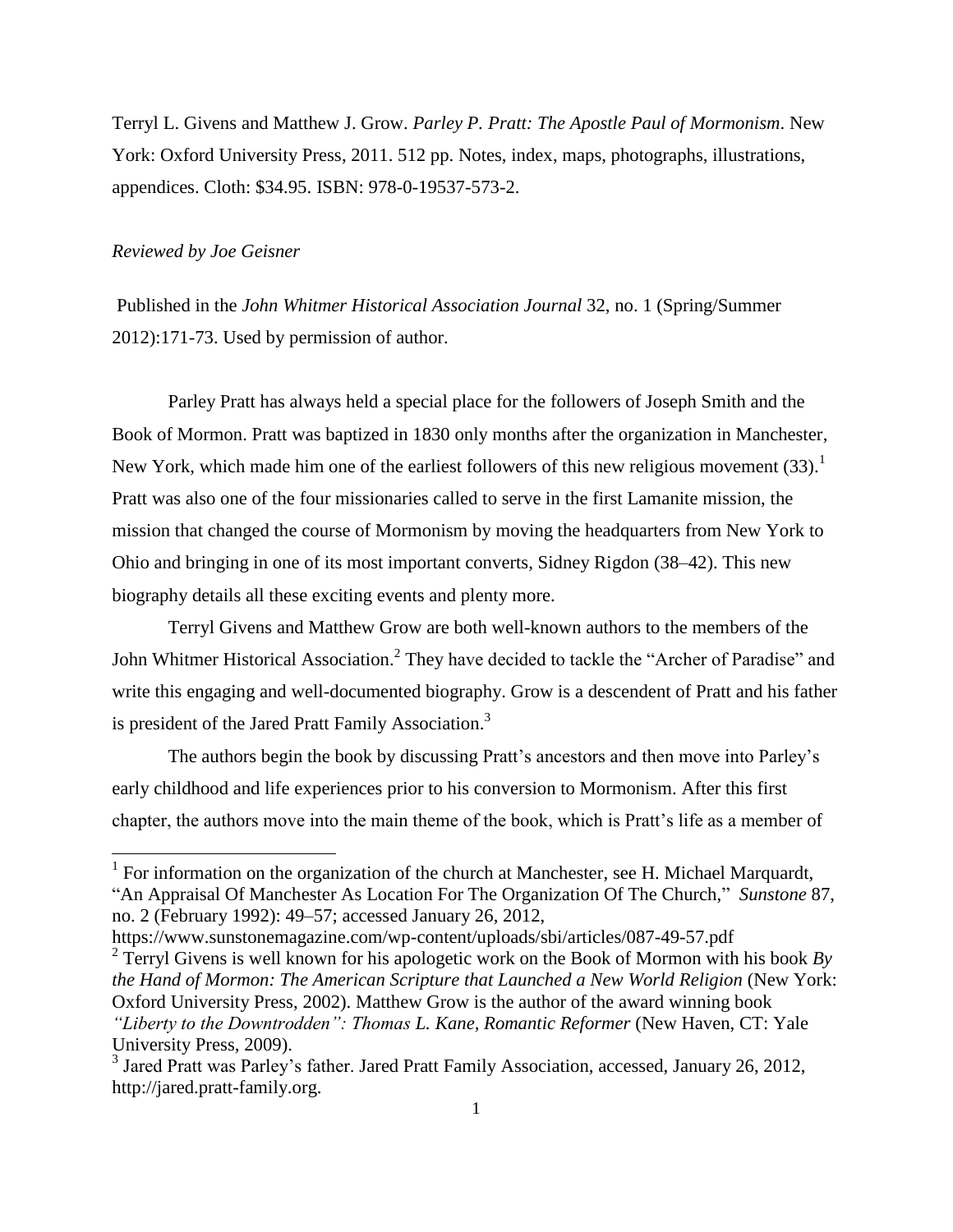Joseph Smith's new religious movement and his calling as one of the original apostles of the Latter Day movement. Even though the book is arranged chronological, the authors do an excellent job of bringing out certain themes that followed Pratt through his life. These include his belief in the authenticity of the Book of Mormon and the idea it was an actual history of the American Indians both in North and South America (36).

Another theme that flows through the book is that of polygamy and Pratt's family dynamics, how those played a major role in Pratt's life. An entire chapter is dedicated to the subject titled appropriately enough, "Parley and Mrs. Pratt(s)." Pratt was married to twelve women during his short life; ten of these were polygamous marriages (321). From these marriages Pratt "fathered thirty children, twenty-three of whom lived to adulthood" (326). In May 1854 Heber C. Kimball prophesied to Pratt that his "posterity would be 'as numerous as the stars of heaven.'" From his twenty-three children, Pratt would have 266 grandchildren with an estimated thirty to fifty thousand descendents today (342). In comparison, Pratt's contemporaries, Joseph and Emma Smith have approximately eleven hundred living descendents.<sup>4</sup>

One family dynamic about which I appreciated learning (though I wish there was even more to learn) related to Parley Pratt's rocky relationship with his younger brother Orson. Most of their difficulties seem to have centered around their monogamous wives Sarah Bates (Orson's wife) and Mary Ann Frost (Parley's wife). Joseph Smith was at the center of this conflict because of his teachings to Parley about polygamous marriage, and because he desired to marry Sarah as one of his own polygamous wives in 1841 (201). Interestingly, the authors add that there was a very real possibility that Smith also wanted to have Mary Ann as his wife. They quote Brigham Young telling Parley and Mary Ann Pratt that "If Joseph [Smith] had lived he would have had Mary Ann sealed to him" (209, 245–46).

Pratt not only had major conflicts with his family, but with nearly everyone with whom he came in contact with. As the authors point out, "Pratt seemed incurably conflict prone" (272). Pratt seems to have had many conflicts with members of the new religious movement. For example Pratt had a major conflict with Joseph Smith over the Kirtland Safety Society. As the

 $\overline{\phantom{a}}$ 

<sup>&</sup>lt;sup>4</sup> The number for the descendants of Emma and Joseph Smith is from The Joseph Smith Jr. and Emma Hale Smith Historical Society, courtesy of Michael Kennedy.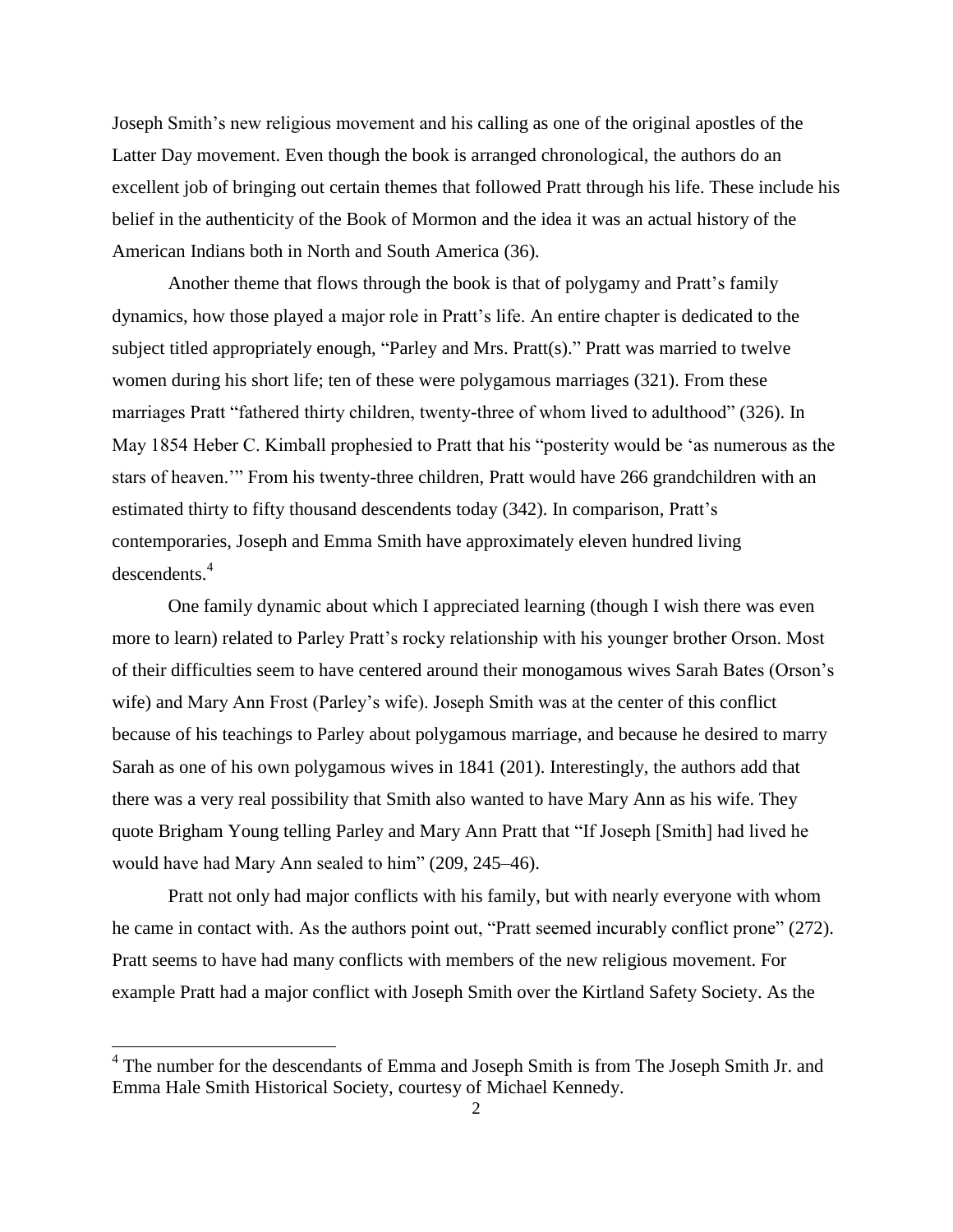authors point out, "By early 1837, some leaders, including Pratt, expressed concern about the rising speculation and worldliness among the Saints" (97). This concern expressed by Pratt developed into a full-blown conflict with Smith by May of that year. Pratt had bought property from Smith on credit for \$2,000, which Smith had earlier bought for "less than \$100" because "Smith had given him 'the most sacred promise' that he would 'not Be ingured' by the real estate transactions and that 'it was the will of God that Lands Should Bear such a price.'" The authors write that "Pratt felt betrayed by both Rigdon and Smith," with Pratt responding to this betrayal with an accusatory letter to Smith and Pratt denouncing Smith in an address in the Kirtland Temple (97–101). With Brigham Young, Pratt clashed over the move from Nauvoo to Salt Lake City (248–49), then once again in the Great Basin with the SLC high council over civil and ecclesiastical jurisdiction (272–74). While on his English mission Pratt had angry words with Orson Hyde, his fellow apostle, over teaching polygamy, with Hyde writing: "The Spirit whispereth me that you are preaching things in Manchester which you ought not" (258–59).

Pratt also had his share of conflicts with the civil authorities and non-Mormon religious leaders. The first arrest the authors discuss is the famous story of Pratt being chased by an officer and his dog, with the officer yelling at his dog: "stu-boy, stu-boy—take him—watch—lay hold of him, I say—down with him." Pratt wrote in his autobiography that he then yelling at the dog the same instructions with the dog running "past me with redoubled speed towards the forest; being urged by the officer and myself, and both of us running in the same direction. Gaining the forest, I soon lost sight of the officer and dog, and have not seen them since." In Pratt's account, he claimed that he was arrested on "a frivolous charge," and that "the real motives for his arrest as a mix of religious hatred and greed." But as the author's point out, Pratt was most likely arrested for running "away from a constable, and numerous creditors" (42–44).

Many themes flowed through Pratt's life, and this biography covers these with informative details. Pratt's life was one of constant poverty, which is an important theme also found in the biography. As the author's point out, Pratt's family went without housing and food while Pratt was away on missions, advocating Smith's new religious movement; "his devotion to Mormonism required a kingdom-or-nothing-attitude that led to frequent absences even with family members ill, with babies about to be born, or with his family in deep poverty. Everything had to be subordinated to the needs of the kingdom and the oncoming millennial timetable" (9).